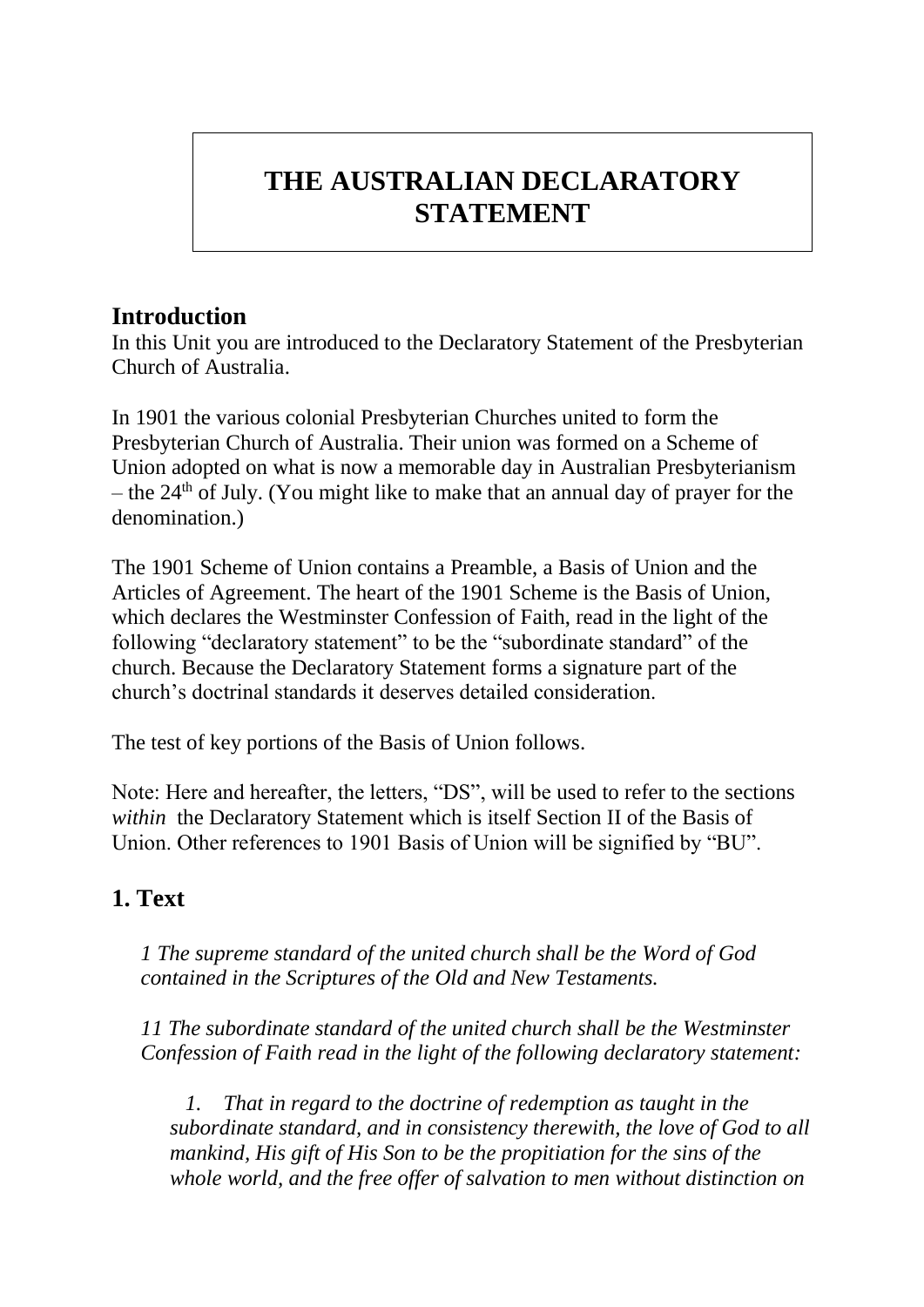*the basis of Christ's all-sufficient sacrifice, are regarded by this church as vital to the Christian faith. And inasmuch as the Christian faith rests upon and the Christian consciousness takes hold of certain objective supernatural historic facts, especially the incarnation the atoning life and death and the resurrection and ascension of our Lord, and His bestowment of the Holy Spirit, this church regards those whom it admits to the office of the holy ministry as pledged to give a chief place in their teaching to these cardinal facts and to the message of redemption implied and manifested in them.*

*2. That the doctrine of God's eternal decree, including the doctrine of election to eternal life, as held and defined in the Confession of Faith, chapter 111, section 1, where it is expressly stated that according to this doctrine, 'neither is God the author of sin nor is violence offered to the will of the creature nor is liberty or contingency of second causes taken away, but rather established', and further that the said doctrine is held in connection and harmony with the truth – that God is not willing that any should perish, but that all should come to repentance, that He has provided a salvation sufficient for all and adapted to all and offered to all in the gospel, and that every hearer of the Gospel is responsible for his dealing with the free and unrestricted offer of eternal life.*

*3. That, while none are saved except through the mediation of Christ and by the grace of the Holy Spirit, who worketh when and where and how it pleaseth him, while the duty of sending the gospel to the heathen who are sunk in ignorance, sin and misery is imperative, and while the outward and ordinary means for those capable of salvation being called by the Word are the ordinances of the Gospel, in accepting the subordinate standard it is not required to be held that any who die in infancy are lost or that God may not extend His grace to any who are without the pale of ordinary means as may seem good in his sight.* 

*4. That in holding and teaching according to the Confession of faith, the corruption of man's nature as fallen, this church also maintains that there remain tokens of man's greatness as created in the image of God, that he possesses a knowledge of God and of duty – that he is responsible for compliance with the moral law and the call of the Gospel, and that although unable without the aid of the Holy Spirit to return to God unto salvation he is yet capable of affections and actions which are of themselves virtuous and praiseworthy.*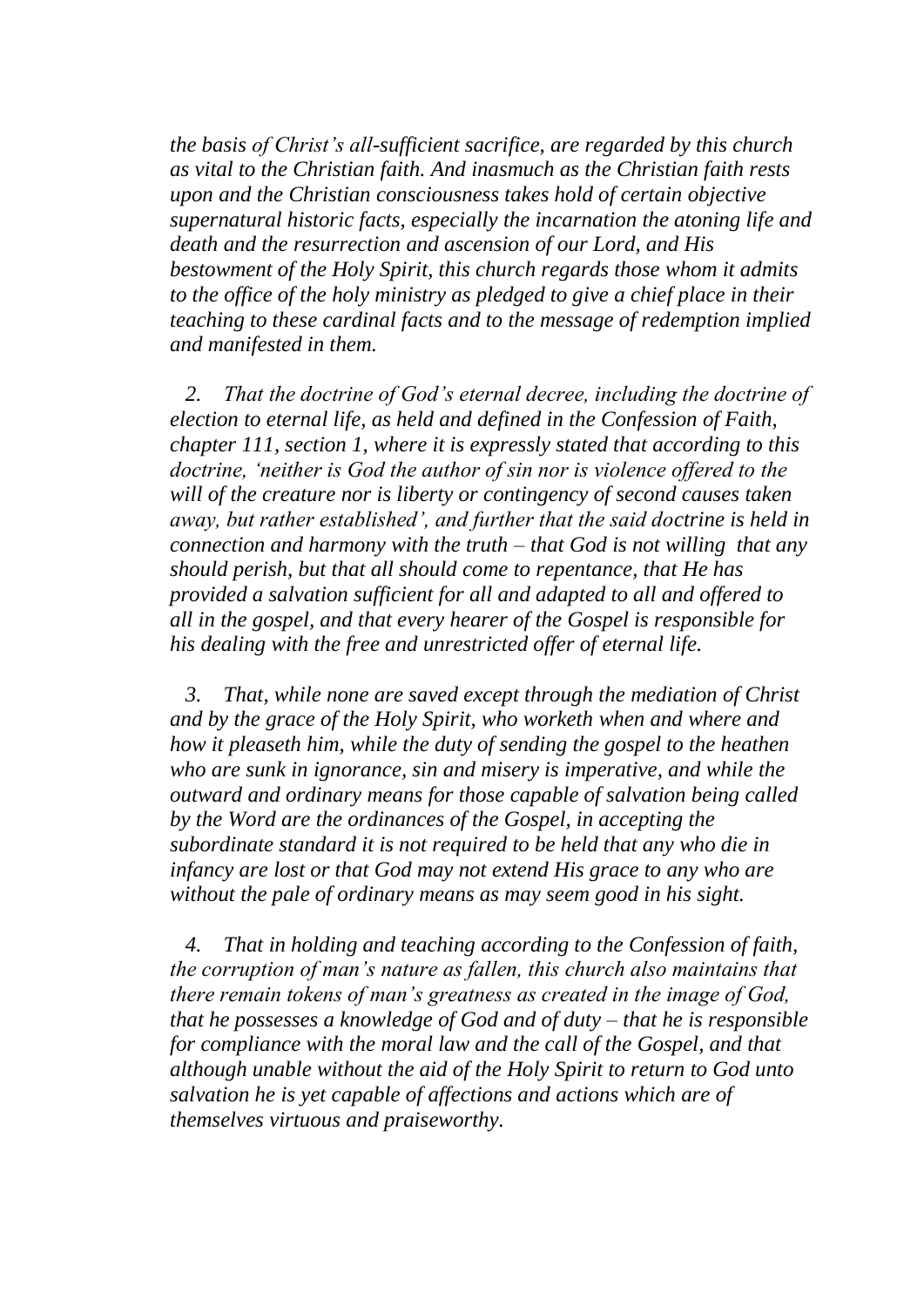*5. That liberty of opinion is allowed on matters in the subordinate not essential to the doctrine therein taught, the church guarding against the abuse of this liberty to the injury of its duty and peace.*

*6. That with regard to the doctrine of the civil magistrate and his authority and duty in the sphere of religion as taught in the subordinate standard the church holds that the Lord Jesus Christ is the only King and Head over the church, 'and Head over all things of the church, which is His body'. It disclaims accordingly intolerant or persecuting principles and does not consider its office-bearers in subscribing the Confession as committed to any principle inconsistent with the liberty of conscience and the right of private judgement, declaring in the words of the confession that' God alone is Lord of the conscience'.* 

## **2. Background**

The pre-1901 union negotiations led Australian Presbyterians to examine their doctrinal standards. However, they faced a vastly different intellectual and theological climate from the Westminster divines. To a significant extent, that changes climate resulted from developments in philosophy, theology and Biblical scholarship which emerged in Europe, affected the Scottish church and through it, reached Australia.

Reformation certainties The theological debates of the Reformation and immediate post- Reformation era were founded on the premises that God is knowable and that certainly could be had in theology. They were also founded on a high view of revelation, that is, that God has spoken in Scripture and the business of humans is to subject their minds to His Word.

New uncertainties All of those premises were fast disappearing in the lead up to 1901. The so-called Enlightenment, or age of reason, of the eighteenth century saw an almost unbounded confidence in the powers of human reason to discover truth by itself. Concurrently, there was a lessened confidence that God has spoken and can be known with clarity.

Philosophically, this uncertainly was expressed by Immanual Kant (1724-1804). Kant held that humans could not know things in *themselves* but only as they appeared through the human mind's constraints of space and time. As a consequence, Kant held a low view of the possibility of any certain knowledge of divinity, for it dealt with the non-spatial and temporal. Kant thought that he did Christianity a favour in pointing this out, for it left room for faith (seen here as an opposite of knowledge) and the godly life.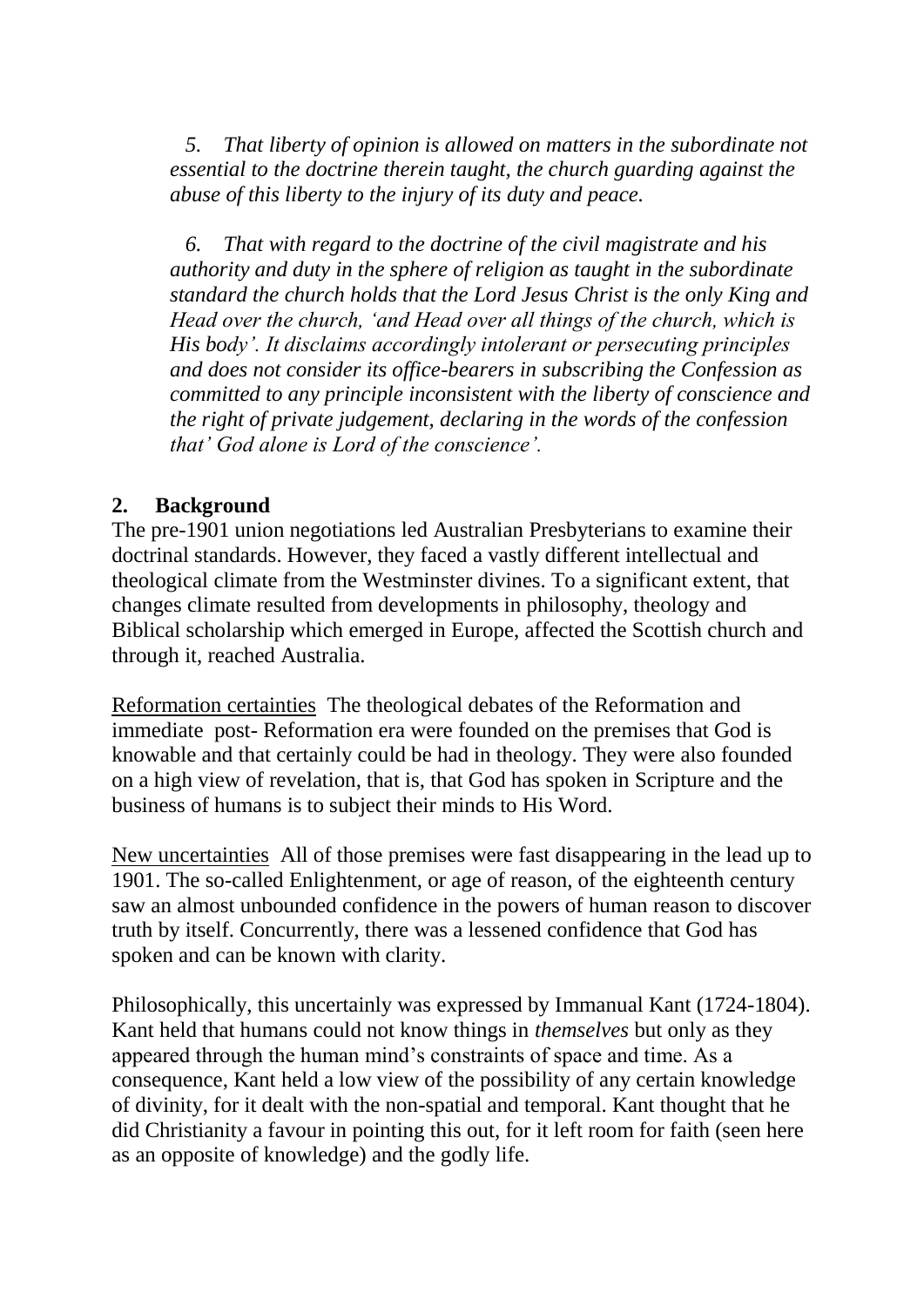As a consequence of doubts on the possibilities of knowledge of the divine, theology took a nosedive in self-confidence. Typical of the new mood of theologians was Friedrich Schleiermacher (1768- 1834) who is often described as the founder of liberal Protestantism. Schleiermacher, who saw feelings of "absolute dependence" as the heart of true piety, understood theology as the "religious self consciousness". With that one stroke, there became as many theologies as there were people who professed to be Christians. Further, because theology was such an individual matter, different theologies were no longer in conflict- just equally valuable statements of how different people saw things.

With regard to Biblical studies, Enlightenment confidence in the power of the human mind was soon extended to criticism of the Biblical text. Scholar soon presumed to discern the genuine Scripture within the pages of the Bible.

Many saw the bible itself as the product of the early church leaders trying to "improve" on the message of Jesus. For example, some picked up Hegel's dialect of "thesis, antithesis and synthesis" to suggest that early Catholic Christianity was the synthesis which developed from the dialectic between the Pauline thesis and the Petrine antithesis. Thus the Bible was seen as the church's creation, not the Word of God. Working from this viewpoint, the old liberal scholars sought to strip back the layers of human encrustation to find God's message.

Such strivings were particularly apparent with respect to attempts to rediscover the real Jesus of history. A major work of this kind was the 1835 Life of Jesus by Strauss. Despite starting with the assumption that all the supernatural elements in the Gospels were later additions, Strauss wrote a "natural" life of Jesus which is many many pages longer than the emasculated Gospel test he saw as original. Writing at the end of the century, Albert Schweitzer reviewed wreckage of nineteenth century Biblical scholarship and correctly analysed it as product of scholars uncritically reflecting the spirits of their signs. Sadly Schweitzer, a brilliant and compassionate man, fell into the same trap in his own work. The Quest for the Historical Jesus here he offered a largely ethical reinterpretation of Jesus' message. Further details on late nineteenth and early to mid-twentieth century Biblical studies are available in Neill, The Interpretation of the New Testament 1861-1961.

For many, the publication (in 1859) of Darwin's Origin of the Species represents the high point of apostasy in nineteenth century intellectual life. Certainly Darwin attracted much attention and was probably responsible for much popular discussion and doubt on the truthfulness of the Bible. However,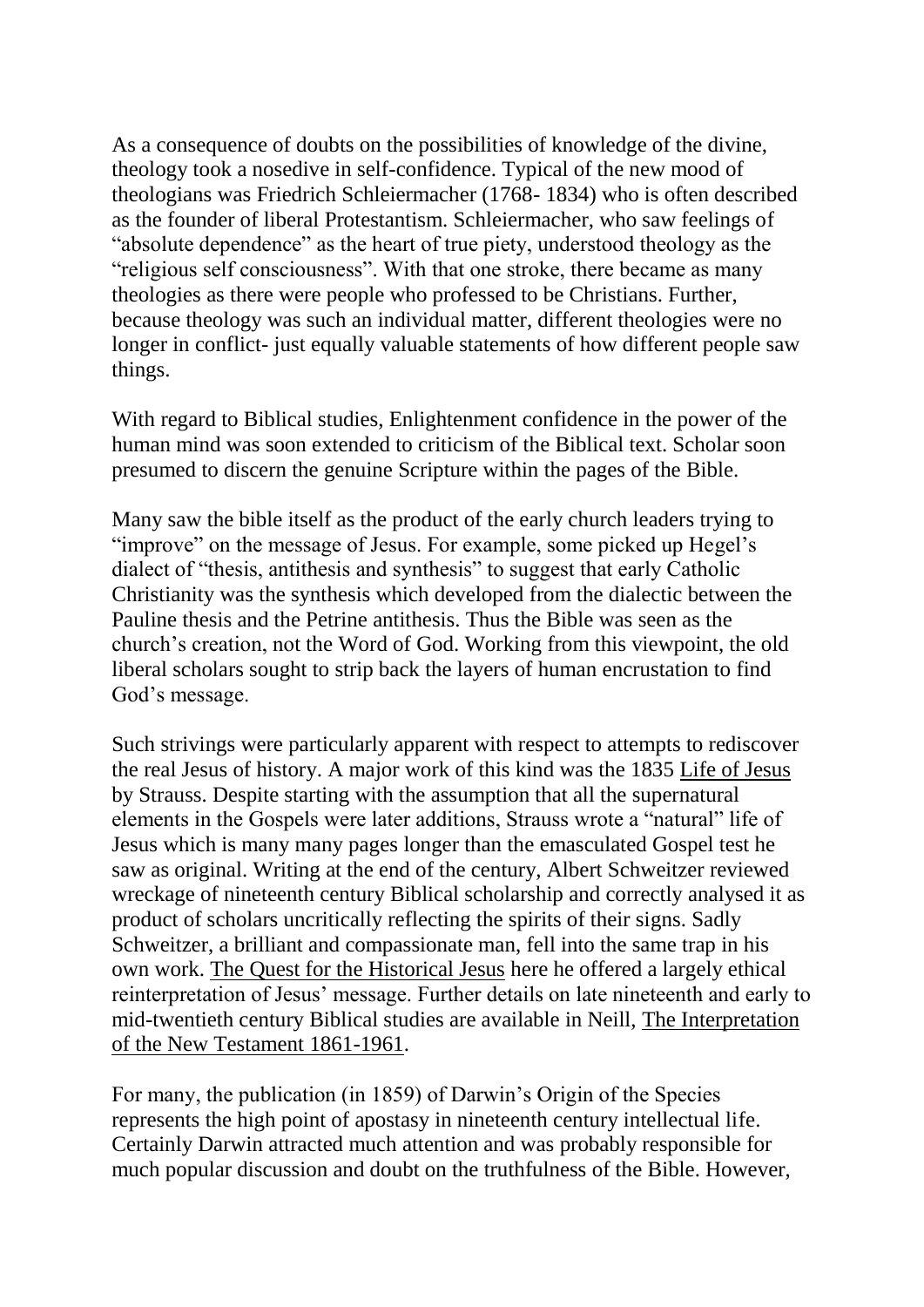his work is best seen as a symptom and product of forces already well established. Having chosen to assert itself over the Bible, the human mind had long set the scene for the increased skepticism towards traditional beliefs that was now unleashed.

Impact on Australian Presbyterians Although slow in reaching Australian Presbyterianism, the new currents in Biblical and theological studies were well in evidence by the 1880s, that is, by the lead op to the 1901 union. For example, the 1894 Moderatorial address in NSW referred to the traditional view of the verbal inspiration of scripture as: "…the ally, the vantage ground and the trenchant weapon of the infidel. It has banned enquiry and 'Loved darkness rather than light'. It has cramped the energies of the Church checked her development and growth, and made the faith of many only a wretched half faith."

Evidence suggests that the NSW Church was more open to the new trends, although it was in the more conservative Victoria that the only significant doctrinal controversy of the period occurred. Some researchers attribute this colonial different to the presence in Victoria of more ministers with a conservative Free Church background, in contrast to the more theologically relaxed Church of the Scotland influenced in NSW.

The Strong case. In 1875 Charles Strong was inducted as Minster of Scots Church Melbourne the most prestigious Presbyterian Church in Victoria. Strong came the theologically liberal wing of the Church of the Scotland, has been strongly influenced by Hegelian philosophy and had been offered a pulpit in the Unitarian Church. In the pulpit, Strong used traditional Christian language, but there was a growing unease among some Victorian Presbyterians (by the late 1870s) as to the clarity of his hold on traditional and essential doctrines.

An article on the atonement in the October 1880 issue of the Victorian Review helped turn this unease into suspicions which came before the Presbytery of Melbourne in April 1881. The topic of the atonement was already sensitive among Presbyterian due to the case, in Scotland earlier in the century, of john McLeod Campbell. McLeod Campbell was believed by many to have weakened the Bible's teaching on Jesus bearing punishment for sin as a substitute for guilty humanity. The Presbytery expressed concern over the negative character of Strong's view and his failure to mention the divine personage and mediatorial role of Jesus Christ and the supernaturally given revelation. The Presbytery further urged Strong to make certain "essential facts" prominent ion future utterances, namely: "the incarnation, the atoning life and death and the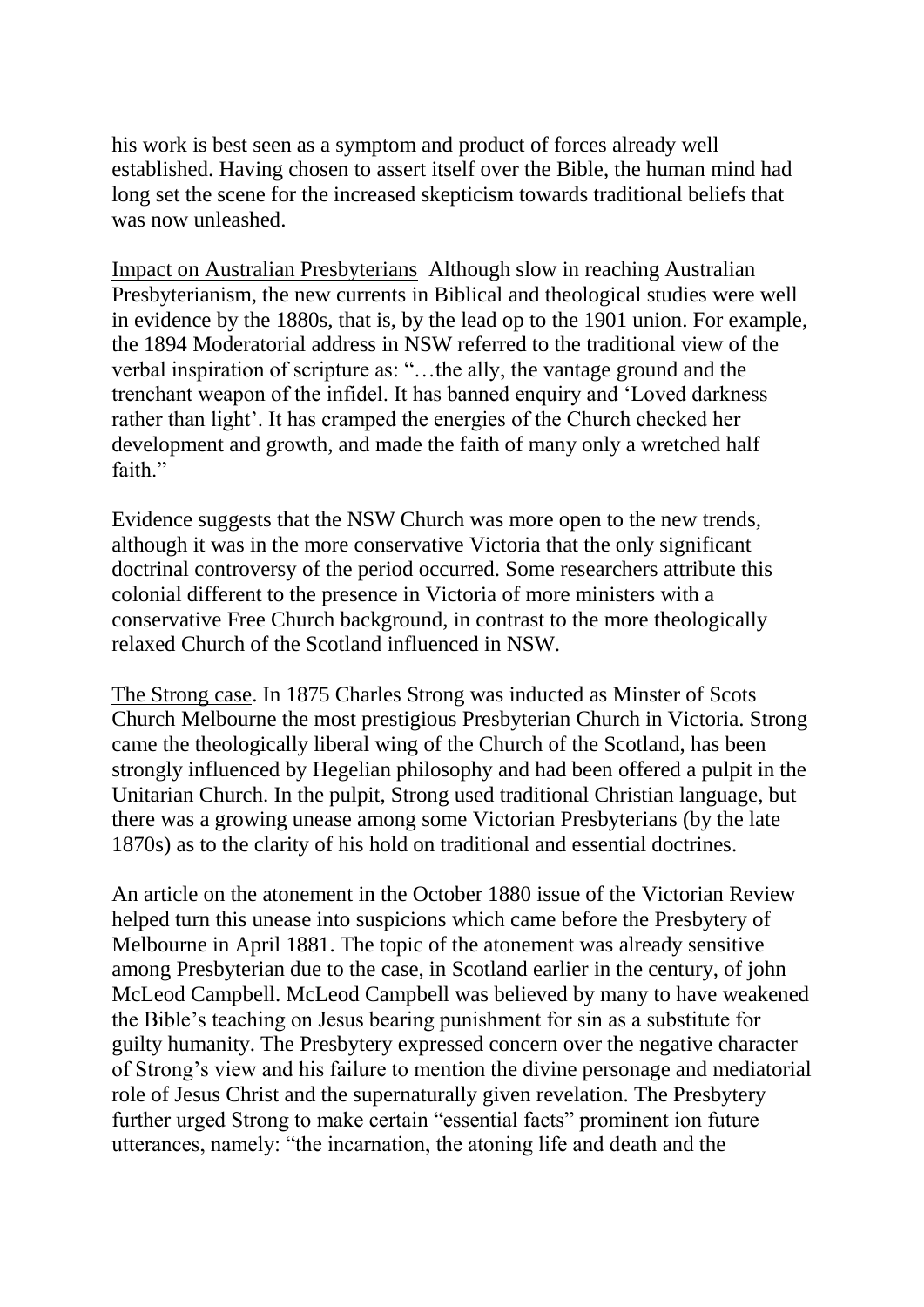resurrection and ascension of our Lord". The words used by the Presbytery are identical to those in the second sentence of DS (i).

Later in 1881, a further debate erupted when a prominent elder of Scots Melbourne (J.C. Stewarts, who was the Church's Law Agent and later, Lord Mayor of Melbourne) wrote against the Confession. Strong, who had announced his intent to resign from the Presbyterian ministry, was again before his Presbytery in connection with his failure to rebuke what were assessed as the deviant remarks of justice Higginbotham at a public meeting chaired by Strong. Strong submitted his resignation to Presbytery which referred the whole matter to the November 1881 Assembly. There, Strong was formally deposed from the Presbyterian ministry. Subsequently, supporters of Strong established The Australian Church in Melbourne and enticed him to be their minister.

The Strong case was highly significant in the pre-union negotiations. To many Victorian Presbyterians, Strong epitomized the dangers of drifting with contemporary scholarship and hardened their existing conservatism. The November 1881 Victorian Assembly appointed a committee to draft a declaratory act which would express the church's mind on particular points of doctrine raised through the Strong case. That Act (adopted 1882) embodied certain statements from the Presbytery of Melbourne decisions regarding Strong, although its general trend was to establish a "liberal evangelism" which could accommodate figures trend was to establish a "liberal evangelicalism" which could accommodate figures such as Andrew Harper. A moderately liberal theological teacher who upheld supernatural Christianity but who also embraced the new trend in Biblical criticism.

Preparations for church union In 1886 a Federal Assembly was formed to draw the various colonial Presbyterians churches closer together. Through a series of protracted negotiations with colonial bodies, the Federal Assembly drew up the 1901 Scheme of Union which included the Declaratory Statement contained in the Basis of Union.

The final text of the Statement reflected the actual wording and sentiments of the 1879 United Presbyterian Church of Scotland Declaratory Statement, that of the Free Church in 1892 Victorian Statement. Of these three documents, the first two were designed to relax the strictness with which ministers and elders were required to subscribe to the Westminster Confession, while (as we have seen) the third was designed to preserve supernatural Christianity whilst also relaxing the doctrinal demands made on office bearers.